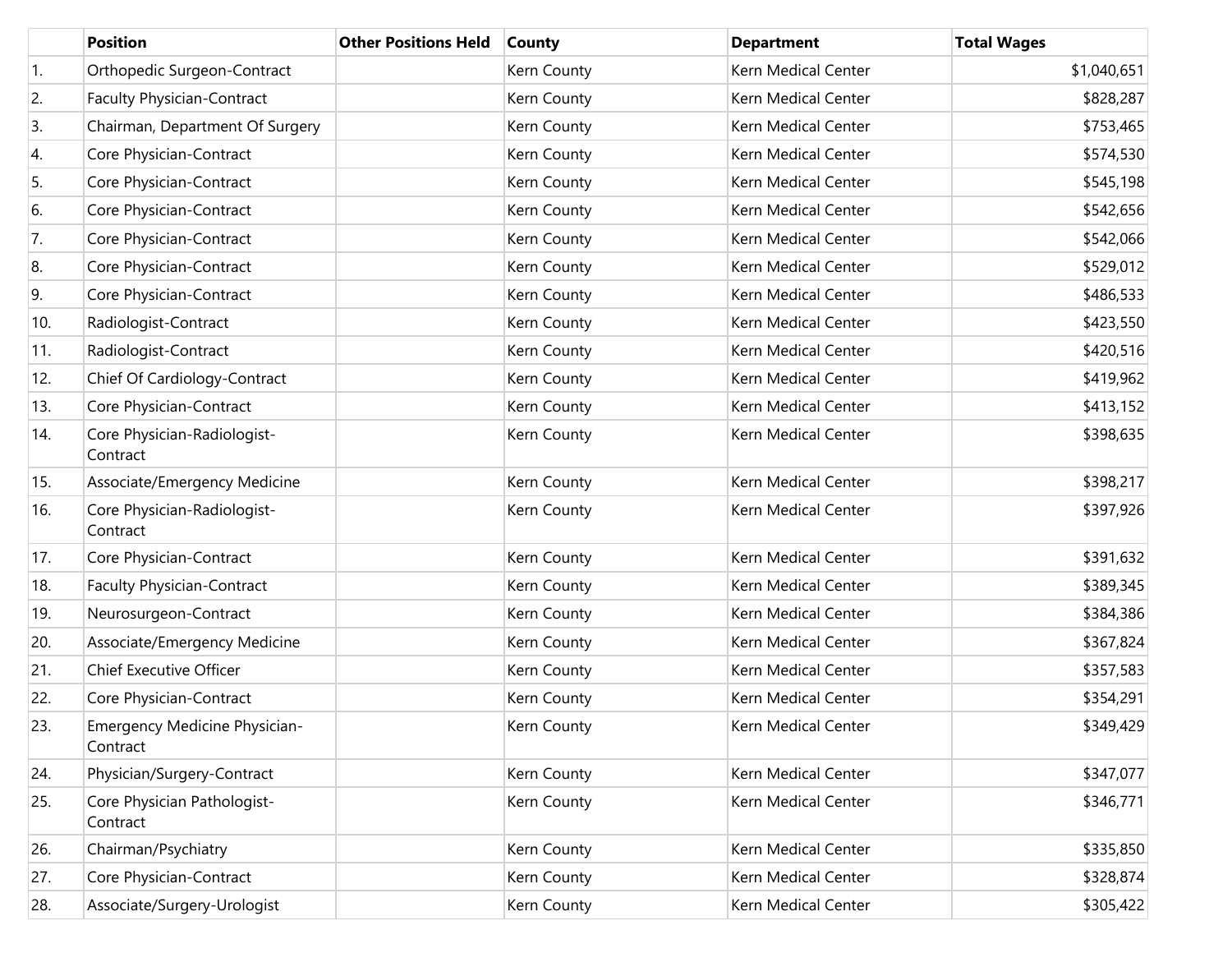| 29. | <b>Faculty Physician-Contract</b>            | Kern County | Kern Medical Center | \$302,341 |
|-----|----------------------------------------------|-------------|---------------------|-----------|
| 30. | <b>Chief Medical Officer</b>                 | Kern County | Kern Medical Center | \$298,976 |
| 31. | Core Physician-Contract                      | Kern County | Kern Medical Center | \$295,368 |
| 32. | <b>Faculty Physician-Contract</b>            | Kern County | Kern Medical Center | \$285,524 |
| 33. | Core Physician Contract                      | Kern County | Kern Medical Center | \$285,213 |
| 34. | Obstetrics And Gynecology-<br>Contract       | Kern County | Kern Medical Center | \$283,534 |
| 35. | Physician/Surgery-Contract                   | Kern County | Kern Medical Center | \$277,337 |
| 36. | <b>Faculty Physician-Contract</b>            | Kern County | Kern Medical Center | \$272,760 |
| 37. | <b>Faculty Physician-Contract</b>            | Kern County | Kern Medical Center | \$269,606 |
| 38. | Chief/Pediatrics                             | Kern County | Kern Medical Center | \$267,457 |
| 39. | Physician's Assistant                        | Kern County | Kern Medical Center | \$264,116 |
| 40. | Physician's Assistant                        | Kern County | Kern Medical Center | \$263,533 |
| 41. | <b>Faculty Physician-Contract</b>            | Kern County | Kern Medical Center | \$261,627 |
| 42. | Chief Davison Of Colorectal Surgery<br>& ONC | Kern County | Kern Medical Center | \$260,604 |
| 43. | Associate/Obstetrics And<br>Gynecology       | Kern County | Kern Medical Center | \$253,732 |
| 44. | Associate/Medicine                           | Kern County | Kern Medical Center | \$249,554 |
| 45. | Associate/Pediatrics                         | Kern County | Kern Medical Center | \$245,194 |
| 46. | Staff Psychiatrist-Contract                  | Kern County | Kern Medical Center | \$239,044 |
| 47. | Core Physician-Contract                      | Kern County | Kern Medical Center | \$238,269 |
| 48. | Family Practice Physician (Contract)         | Kern County | Kern Medical Center | \$235,757 |
| 49. | <b>Emergency Physician-Contract</b>          | Kern County | Kern Medical Center | \$231,908 |
| 50. | Chairman/Family Practice                     | Kern County | Kern Medical Center | \$230,489 |
| 51. | Psychiatrist-Contract                        | Kern County | Kern Medical Center | \$228,487 |
| 52. | Core Physician Psychiatrist-Contract         | Kern County | Kern Medical Center | \$224,873 |
| 53. | Associate/Pediatrics                         | Kern County | Kern Medical Center | \$222,353 |
| 54. | Core Physician-Contract                      | Kern County | Kern Medical Center | \$221,217 |
| 55. | <b>Faculty Physician-Contract</b>            | Kern County | Kern Medical Center | \$219,534 |
| 56. | Core Physician-Psychiatrist                  | Kern County | Kern Medical Center | \$218,529 |
| 57. | Core Physician-Contract                      | Kern County | Kern Medical Center | \$214,506 |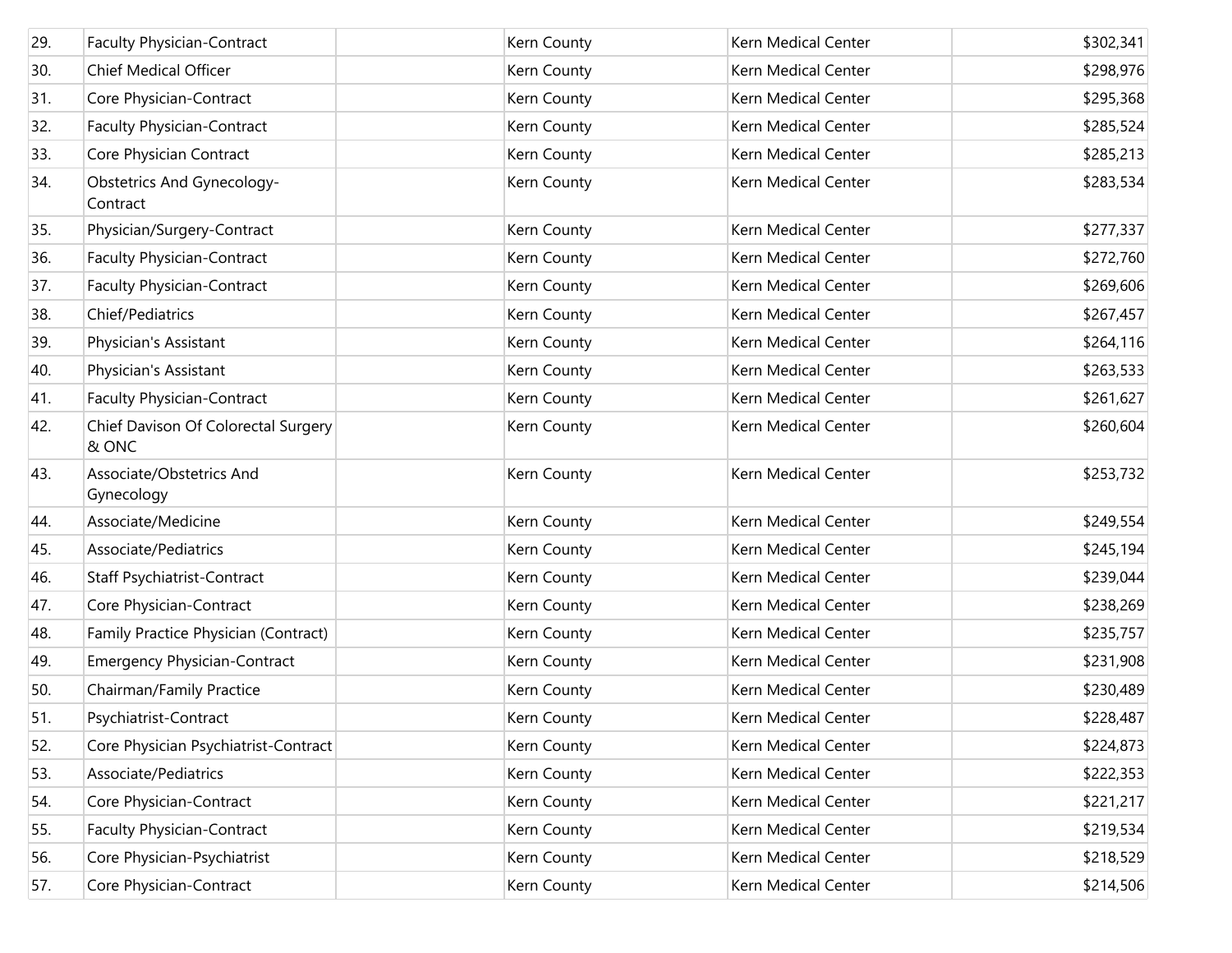| 58. | Core Physician-Contract                      | Kern County | Kern Medical Center | \$214,353 |
|-----|----------------------------------------------|-------------|---------------------|-----------|
| 59. | <b>Clinical Pharmacist</b>                   | Kern County | Kern Medical Center | \$213,150 |
| 60. | <b>Chief Operating Officer-Contract</b>      | Kern County | Kern Medical Center | \$209,651 |
| 61. | Family Practice Physician - Contract         | Kern County | Kern Medical Center | \$208,144 |
| 62. | Associate/Medicine                           | Kern County | Kern Medical Center | \$201,156 |
| 63. | <b>Faculty Physician-Contract</b>            | Kern County | Kern Medical Center | \$197,609 |
| 64. | Associate/Surgery                            | Kern County | Kern Medical Center | \$189,452 |
| 65. | Administrator Of Clinics And<br>Physician PR | Kern County | Kern Medical Center | \$183,018 |
| 66. | Per Diem Pharmacist                          | Kern County | Kern Medical Center | \$182,037 |
| 67. | <b>Faculty Physician-Contract</b>            | Kern County | Kern Medical Center | \$180,998 |
| 68. | Associate/Medicine                           | Kern County | Kern Medical Center | \$178,949 |
| 69. | Medical Clinic Physician-Contract            | Kern County | Kern Medical Center | \$177,248 |
| 70. | Physician's Assistant                        | Kern County | Kern Medical Center | \$175,632 |
| 71. | Senior Pharmacist                            | Kern County | Kern Medical Center | \$173,572 |
| 72. | Hospital Nursing Shift Manager               | Kern County | Kern Medical Center | \$170,861 |
| 73. | Pharmacist                                   | Kern County | Kern Medical Center | \$165,641 |
| 74. | Pharmacist                                   | Kern County | Kern Medical Center | \$164,104 |
| 75. | <b>Clinical Pharmacist</b>                   | Kern County | Kern Medical Center | \$160,858 |
| 76. | Senior Pharmacist                            | Kern County | Kern Medical Center | \$159,309 |
| 77. | <b>Chief Nursing Officer</b>                 | Kern County | Kern Medical Center | \$158,001 |
| 78. | Pharmacist                                   | Kern County | Kern Medical Center | \$157,820 |
| 79. | <b>Clinical Supervisor</b>                   | Kern County | Kern Medical Center | \$157,368 |
| 80. | Hospital Staff Nurse II                      | Kern County | Kern Medical Center | \$156,527 |
| 81. | Senior Pharmacist                            | Kern County | Kern Medical Center | \$156,286 |
| 82. | Associate/Emergency Medicine                 | Kern County | Kern Medical Center | \$155,002 |
| 83. | Physician's Assistant                        | Kern County | Kern Medical Center | \$154,945 |
| 84. | Pharmacist                                   | Kern County | Kern Medical Center | \$154,670 |
| 85. | Pharmacist                                   | Kern County | Kern Medical Center | \$154,605 |
| 86. | Associate/Family Practice                    | Kern County | Kern Medical Center | \$154,169 |
| 87. | Pharmacist                                   | Kern County | Kern Medical Center | \$153,749 |
| 88. | Clinical Supervisor                          | Kern County | Kern Medical Center | \$152,743 |